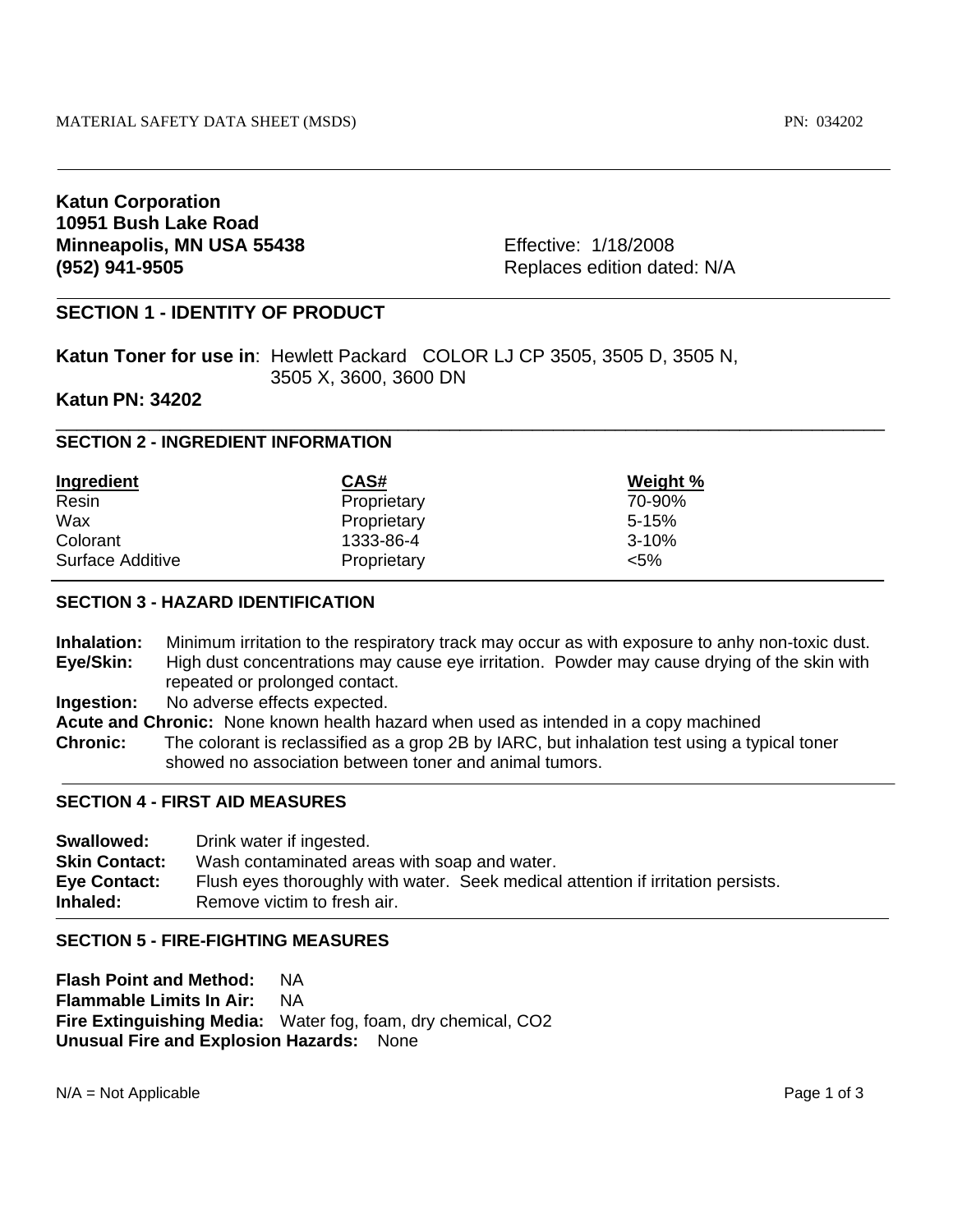# **SECTION 6 - ACCIDENTAL RELEASE MEASURES**

**Steps to be taken in case material is released or spilled:** Vacuum or sweep up as with any non-toxic powder.

## **SECTION 7 - HANDLING AND STORAGE**

| <b>Storage Temperature:</b> | Standard room temperature (68°F). Avoid excessive heat.           |
|-----------------------------|-------------------------------------------------------------------|
| <b>Special Sensitivity:</b> | Do not store next to strong oxidizers.                            |
| <b>Precautions:</b>         | Eye protection and respirators may be required for bulk handling. |

## **SECTION 8 - EXPOSURE CONTROLS**

| <b>Respiratory Protection:</b> Not necessary.                                           |                                                                    |  |
|-----------------------------------------------------------------------------------------|--------------------------------------------------------------------|--|
| <b>Ventilation:</b>                                                                     | Mechanical ventilation is acceptable.                              |  |
| <b>Protective Gloves:</b>                                                               | None required when product is used as intended.                    |  |
| <b>Eye Protection:</b>                                                                  | None required when product is used as intended.                    |  |
| Other Protective Clothing or Equipment: None required when product is used as intended. |                                                                    |  |
|                                                                                         | Work/Hygienic Practices: Avoid breathing dust if sample is spilled |  |

## **SECTION 9 - PHYSICAL & CHEMICAL PROPERTIES**

| <b>Boiling Point:</b>                               | ΝA          |
|-----------------------------------------------------|-------------|
| Specific Gravity ( $H_2O=1$ ):                      | $1.3 - 1.8$ |
| <b>Relative Vapor Density (Air=1):</b>              | ΝA          |
| <b>Relative Evaporation Rate (Butyl Acetate=1):</b> | <b>NA</b>   |
| <b>Physical State:</b>                              | Solid       |
| Odor:                                               | Faint       |
| <b>Solubility in Water:</b>                         | Insoluble   |
|                                                     |             |

# **SECTION 10 - STABILITY AND REACTIVITY**

| Stability:                                                                        | Stable            |                                                                                        |
|-----------------------------------------------------------------------------------|-------------------|----------------------------------------------------------------------------------------|
| <b>Conditions to Avoid:</b>                                                       | Avoid open flame. |                                                                                        |
| <b>Incompatibility (Materials to Avoid):</b>                                      |                   | None with common materials with which the product may<br>reasonably come into contact. |
| <b>Hazardous Decomposition or Byproducts:</b><br><b>Hazardous Polymerization:</b> |                   | Toxic decomposition products formed on combustion.<br><b>None</b>                      |

# **SECTION 11 - TOXICOLOGICAL INFORMATION**

No information available.